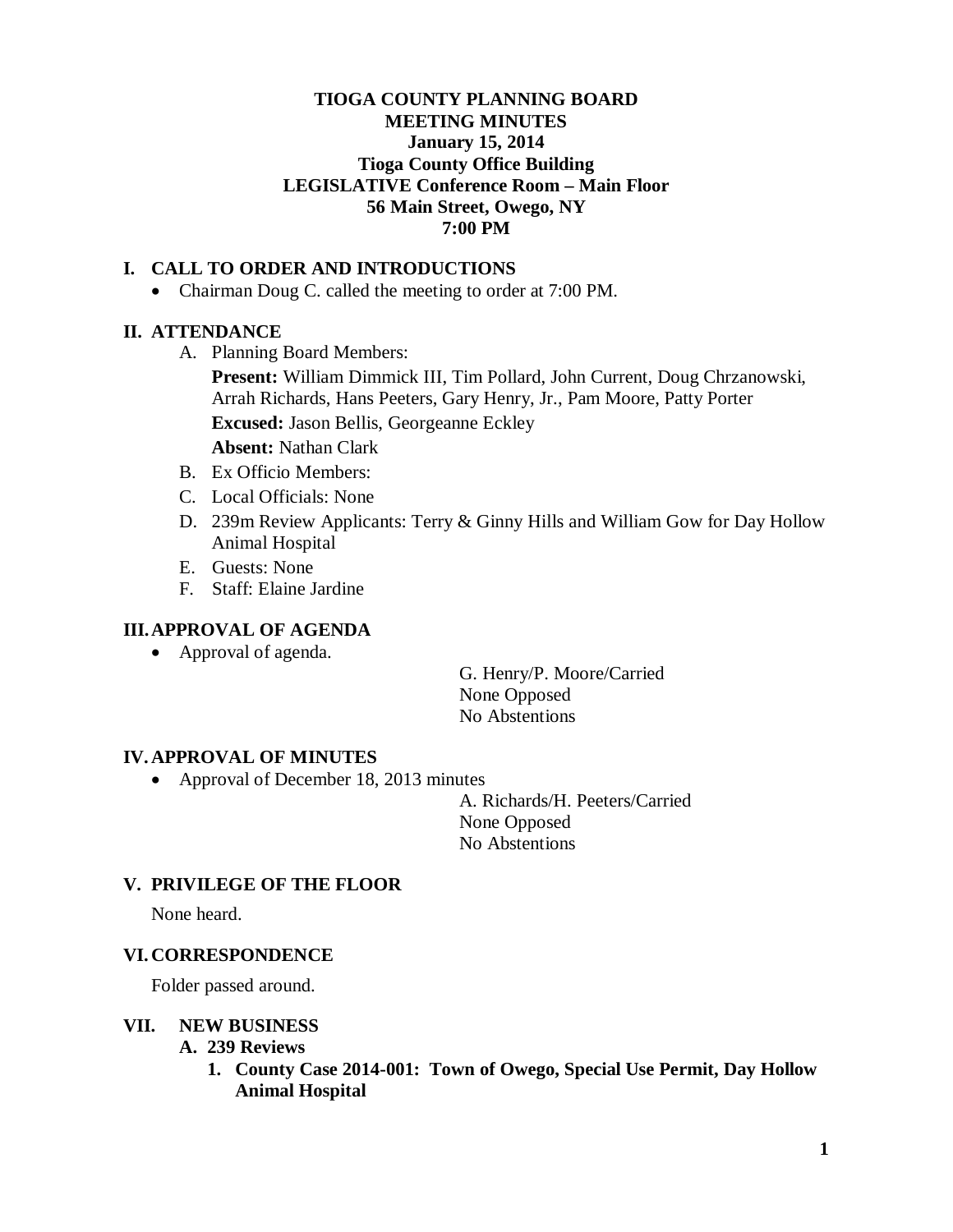The applicant is requesting a special use permit to construct a 2,900 square foot addition to their current animal hospital business on their 1 acre property on Day Hollow Road. This veterinary business has experienced a shift in service over the years from large animals requiring on - farm visits to a focus more on small domestic animals with needs for exams, treatments, kennels and waiting areas, all located on-site at the animal hospital. The purpose of the addition is to add modern facilities for these on-site services.

Hours of operation will remain the same at  $8:00 \text{ AM} - 6:00 \text{ PM}$  Monday – Friday. Only the kennel will operate on the weekends. The kennel will be short term boarding only, from daily up to two weeks. All kennels will be interior. Animals will be outside only for exercise runs. The applicant plans to initially add 1 full-time veterinarian, 1 full-time equivalent groomer(s) and 1 full time equivalent kennel operator(s). If business grows, 1 more veterinarian will be added as well as 1 more full-time equivalent groomer.

The neighborhood contains a mix of residential, agricultural and institutional uses nearby.

This is a non-conforming commercial use in an Agricultural zoning district. It has existed for decades without incident at this location. The proposed addition does not meet the 50-foot side yard setback at 6 feet, but the existing garage is only 8/10 of a foot away from that same eastern property line. The Town of Owego is therefore not requiring an area variance, but considering the non-conforming use as a whole. The only other aspect that needs to be determined is the amount of additional parking spaces required since 24 spaces are required by the code and none are shown on the site plan.

Staff consulted with County DPW since this site is on a county road, and they had no concerns with the proposal. Staff recommends approval of the special use permit with the condition that the applicant and Town of Owego Board(s) develop a parking plan that is mutually agreeable.

Bill Gow commented that there are 15 existing parking spaces and there is plenty of room for overflow parking to the rear of the building.

#### **Motion to recommend approval of the site plan:**

| T. Pollard/W. Dimmick III/ Carried |   |
|------------------------------------|---|
| Yes                                | 9 |
| No.                                | o |
| <b>Abstention</b>                  |   |

#### **B. Nomination of 2014 Officers**

TCPB members decided by consensus to nominate the 2013 officers for the 2014 officers. Formal slate will be presented and voted on at the February  $19<sup>th</sup>$ meeting consisting of: Chair – Doug Chrzanowski, Vice-Chair – William Dimmick III, and Secretary – Pam Moore.

#### **VIII. REPORTS**